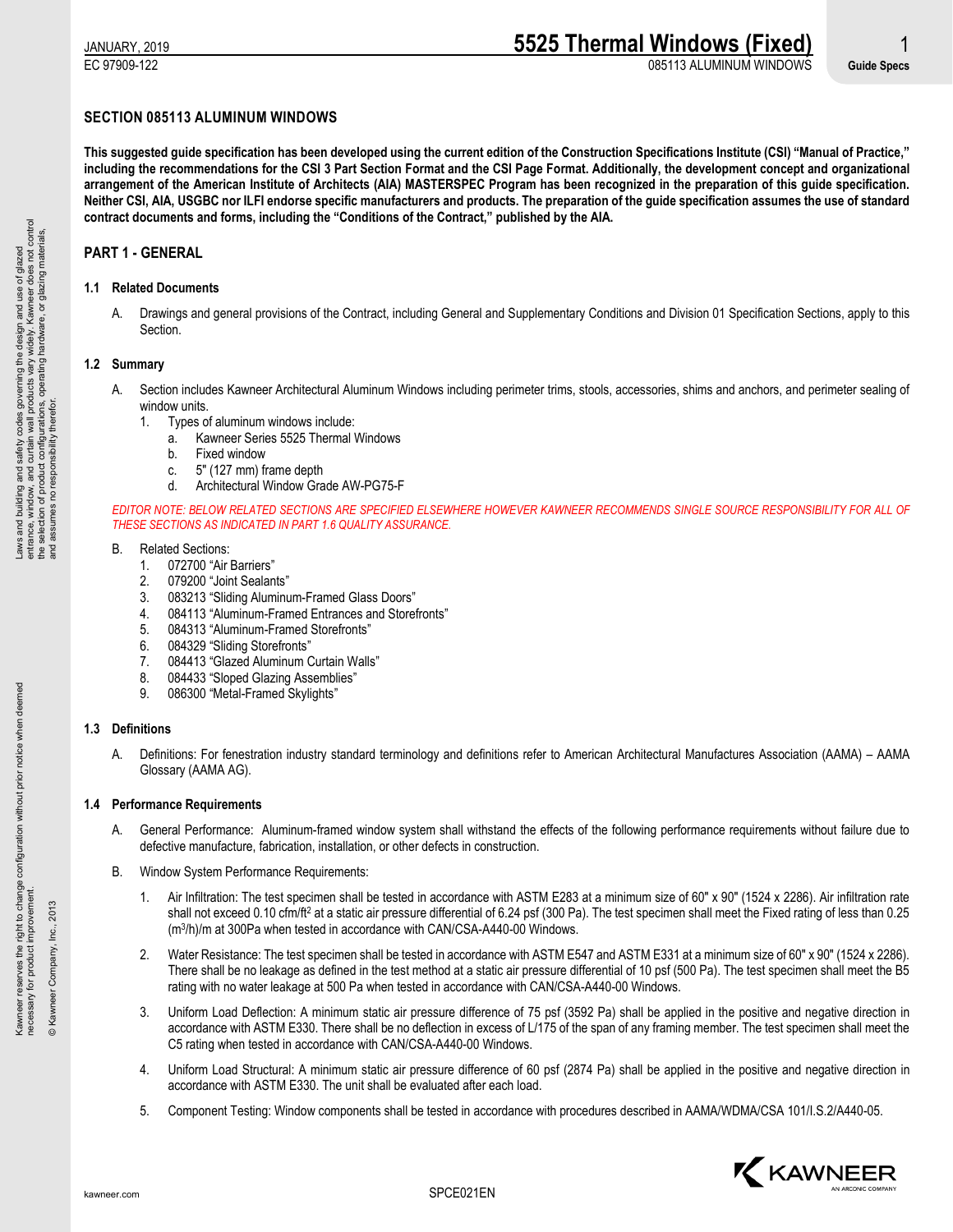2 **5525 Thermal Windows (Fixed)** 3 and 20 and 2019 JANUARY, 2019<br>
Guide Specs 085113 ALUMINUM WINDOWS Guide Specs 085113 ALUMINUM WINDOWS

- 6. Energy Efficiency:
	- a. Thermal Transmittance (U-factor): When tested to AAMA Specification 1503, the thermal transmittance (U-factor) shall not be more than .35 BTU/hr/ft2/°F.
- 7. Condensation Resistance (CRF): When tested to AAMA Specification 1503, the condensation resistance factor shall not be less than (73 frame) and (74 glass), or Condensation Index (I): when tested to CSA-A440-00, the Condensation Index shall not be less than (64 frame) and (66 glass).

*EDITOR NOTE: VALUES LISTED ARE BASED UPON 1" LOW E, ARGON FILLED INSULATING GLASS. OTHER GLASS TYPES MAY YEILD IMPROVED U-FACTORS AND CFR.*

- 8. Forced Entry Resistance: All windows shall conform to ASTM F588, Grade 10.
- C. Environmental Product Declaration (EPD): Shall have a Type III Product-Specific EPD created from a Product Category Rule.

# **1.5 Submittals**

*EDITOR NOTE: ADD RECYCLED CONTENT SECTION IF REQUIRED TO MEET PROJECT REQUIREMENTS AND/OR GREEN BUILDING CERTIFICATIONS SUCH AS LEED, LIVING BUILDING CHALLENGE (LBC), ETC. ARE REQUIRED.*

# *\* IF RECYCLED CONTENT REQUIREMENTS ARE NOT SPECIFIED - PRIME (ZERO RECYCLED CONTENT) ALUMUNUM COULD BE SUPPLIED.*

- A. Product Data: Include construction details, material descriptions, fabrication methods, dimensions of individual components and profiles, hardware, finishes, and operating instructions for each type of aluminum window indicated.
	- 1. Recycled Content:
		- a. Provide documentation that aluminum has a minimum of 50% mixed pre- and post-consumer recycled content with a sample document illustrating project specific information that will be provided after product shipment.
		- b. Once product has shipped, provide project specific recycled content information, including:
			- 1) Indicate recycled content; indicate percentage of pre- and post-consumer recycled content per unit of product.
			- 2) Indicate relative dollar value of recycled content product to total dollar value of product included in project.
			- 3) Indicate location recovery of recycled content.
			- 4) Indicate location of manufacturing facility.
	- 2. Environmental Product Declaration (EPD).
		- a. Include a Type III Product-Specific EPD created from a Product Category Rule.
- B. Shop Drawings: Include plans, elevations, sections, details, hardware, attachments to other work, operational clearances and installation details.
- C. Samples for Initial Selection: For units with factory-applied color finishes including samples of hardware and accessories involving color selection.
- D. Samples for Verification: For aluminum windows and components required.
- E. Product Schedule: For aluminum windows. Use same designations indicated on Drawings.
- F. Product Test Reports: Based on evaluation of comprehensive tests performed by a qualified testing agency for each type, class, grade, and size of aluminum window. Test results based on use of downsized test units will not be accepted.

# **1.6 Quality Assurance**

- A. Installer Qualifications: An installer which has had successful experiences with installation of the same or similar units required for this project and other projects of similar size and scope.
- B. Manufacturer Qualifications: A manufacturer capable of fabricating aluminum windows that meet or exceed performance requirements indicated and of documenting this performance by inclusion of test reports, and calculations.
- C. Source Limitations: Obtain aluminum windows through one source from a single manufacturer.
- D. Product Options: Drawings indicate size, profiles, and dimensional requirements of aluminum windows and are based on the specific system indicated. Refer to Division 01 Section "Product Requirements." Do not modify size and dimensional requirements.
	- 1. Do not modify intended aesthetic effects, as judged solely by Architect, except with Architect's approval. If modifications are proposed, submit comprehensive explanatory data to Architect for review.
- E. Mockups: Build mockups to verify selections made under sample submittals and to demonstrate aesthetic effects and set quality standards for materials and execution.
	- Build mockup for type(s) of window(s) indicated, in location(s) shown on Drawings.
- F. Pre-installation Conference: Conduct conference at Project site to comply with requirements in Division 01 Section "Project Management and Coordination."

# **1.7 Project Conditions**

A. Field Measurements: Verify aluminum window openings by field measurements before fabrication and indicate measurements on Shop Drawings.



Kawneer reserves the right to change configuration without prior notice when deemed

Kawneer reserves the right to change configuration without prior notice when deemed<br>necessary for product improvement.

necessary for product improvement. © Kawneer Company, Inc., 2013

& Kawneer Company, Inc., 2013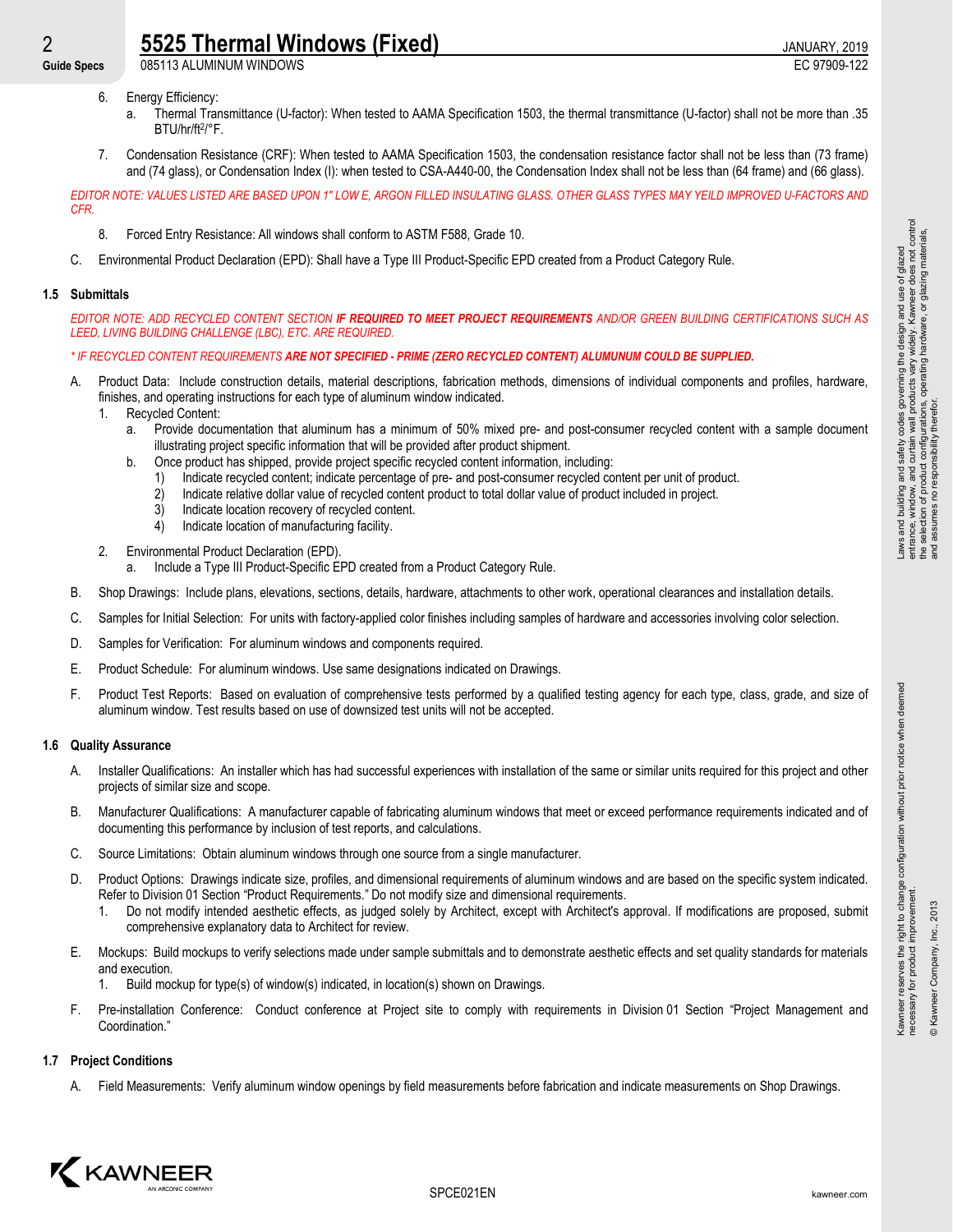# JANUARY, 2019 **5525 Thermal Windows (Fixed)** 3 EC 97909-122 085113 ALUMINUM WINDOWS **Guide Specs**

# **1.8 Warranty**

- A. Manufacturer's Warranty: Submit, for Owner's acceptance, manufacturer's standard warranty.
	- 1. Warranty Period: Two (2) years from Date of Substantial Completion of the project provided however that the Limited Warranty shall begin in no event later than six months from date of shipment by manufacturer.

# **PART 2 - PRODUCTS**

# **2.1 Manufacturers**

- A. Basis-of-Design Product:
	- 1. Kawneer Company Inc.
	- 2. Series 5525 Thermal Windows Fixed
	- 3. 5" (127) frame depth
	- 4. Architectural Window Grade AW-PG75-F

# *EDITOR NOTE: PROVIDE INFORMATION BELOW INDICATING APPROVED ALTERNATIVES TO THE BASIS-OF-DESIGN PRODUCT.*

- B. Subject to compliance with requirements, provide a comparable product by the following:
	- 1. Manufacturer: (
	- 2. Series: (
	- 3. Profile dimension: (
	- 4. Performance Grade: (
- C. Substitutions: Refer to Substitutions Section for procedures and submission requirements.
	- Pre-Contract (Bidding Period) Substitutions: Submit written requests ten (10) days prior to bid date.
	- 2. Post-Contract (Construction Period) Substitutions: Submit written request in order to avoid window installation and construction delays.
	- 3. Product Literature and Drawings: Submit product literature and drawings modified to suit specific project requirements and job conditions.
	- 4. Certificates: Submit certificate(s) certifying substitute manufacturer (1) attesting to adherence to specification requirements for window system performance criteria, and (2) has been engaged in the design, manufacturer and fabrication of aluminum windows for a period of not less than ten (10) years. (Company Name)
	- 5. Test Reports: Submit test reports verifying compliance with each test requirement required by the project.
	- 6. Samples: Provide samples of typical product sections and finish samples in manufacturer's standard sizes.
- D. Substitution Acceptance: Acceptance will be in written form, either as an addendum or modification, and documented by a formal change order signed by the Owner and Contractor.

# **2.2 Materials**

A. Aluminum Extrusions: Alloy and temper recommended by aluminum window manufacturer for strength, corrosion resistance, and application of required finish and not less than 0.070" (1.8) wall thickness at any location for the main frame and sash members.

*EDITOR NOTE: ADD RECYCLED CONTENT SECTION IF REQUIRED TO MEET PROJECT REQUIREMENTS AND/OR GREEN BUILDING CERTIFICATIONS SUCH AS LEED, LIVING BUILDING CHALLENGE (LBC), ETC. ARE REQUIRED.*

# *\* IF RECYCLED CONTENT REQUIREMENTS ARE NOT SPECIFIED - PRIME (ZERO RECYCLED CONTENT) ALUMUNUM COULD BE SUPPLIED.*

- Recycled Content: Shall have a minimum of 50% mixed pre- and post-consumer recycled content.
	- a. Indicate recycled content; indicate percentage of pre-consumer and post-consumer recycled content per unit of product.
	- b. Indicate relative dollar value of recycled content product to total dollar value of product included in project.
	- c. Indicate location recovery of recycled content.
	- d. Indicate location of manufacturing facility.
- B. Thermal Barrier: The thermal barrier shall Kawneer IsoWeb™ consisting of two parallel glass fiber-reinforced nylon strips installed continuously and mechanically bonded to the aluminum.
- C. Fasteners: Aluminum, nonmagnetic stainless steel or other materials to be non-corrosive and compatible with aluminum window members, trim, hardware, anchors, and other components.
- D. Anchors, Clips, and Accessories: Aluminum, nonmagnetic stainless steel, or zinc-coated steel or iron complying with ASTM B 633 for SC 3 severe service conditions; provide sufficient strength to withstand design pressure indicated.
- E. Reinforcing Members: Aluminum, nonmagnetic stainless steel, or nickel/chrome-plated steel complying with ASTM B 456 for Type SC 3 severe service conditions, or zinc-coated steel or iron complying with ASTM B 633 for SC 3 severe service conditions; provide sufficient strength to withstand design pressure indicated.
- F. Sealant: For sealants required within fabricated windows, provide window manufacturer's standard, permanently elastic, non-shrinking, and non-migrating type recommended by sealant manufacturer for joint size and movement.

# **2.3 Window System**

A. Series 5525 Thermal Windows - Fixed



Kawneer reserves the right to change configuration without prior notice when deemed

Kawneer reserves the right to change configuration without prior notice when deemed<br>necessary for product improvement.

necessary for product improvement. © Kawneer Company, Inc., 2013

Kawneer Company, Inc., 2013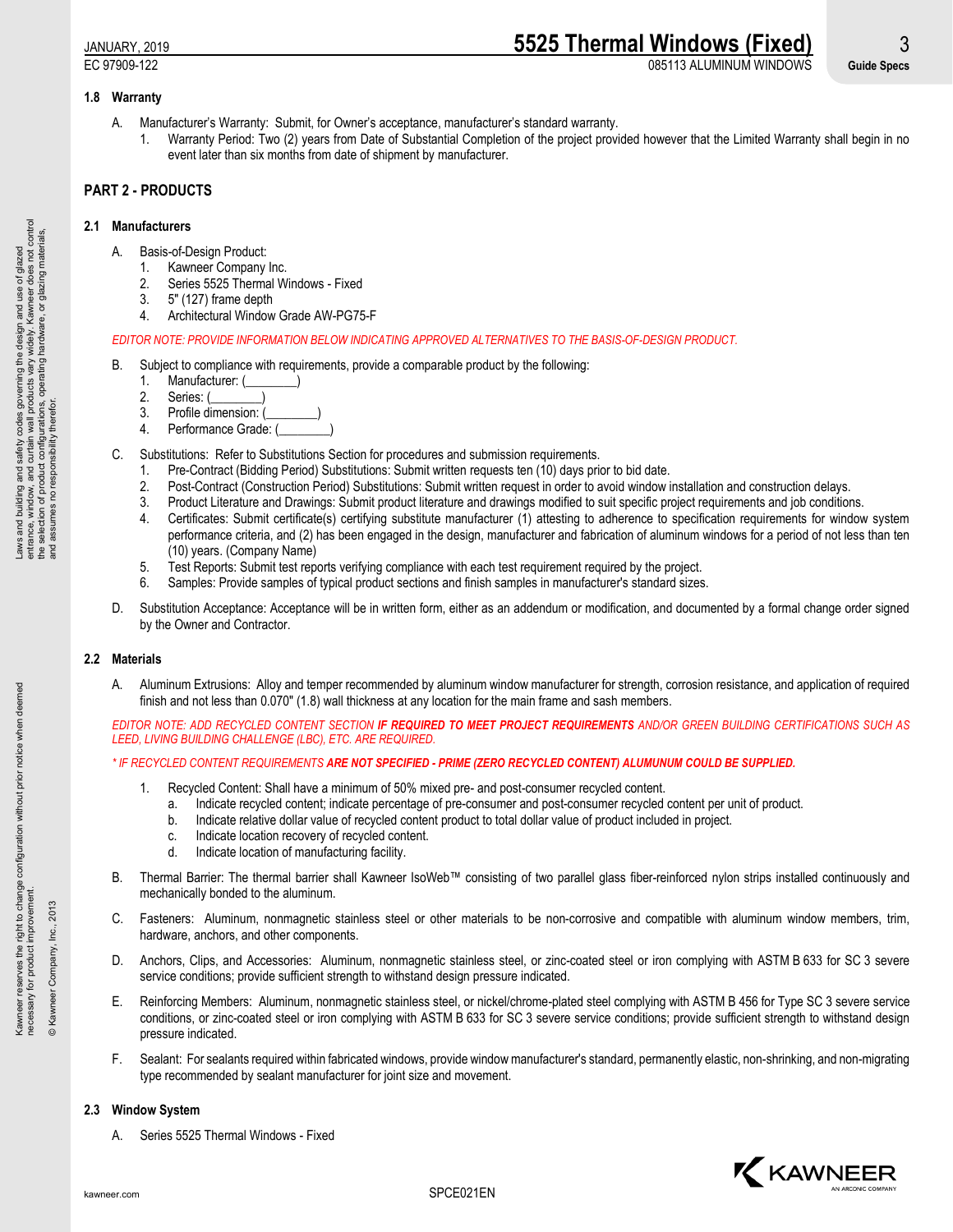# 4 **5525 Thermal Windows (Fixed)** 3 and 20 and 2019 JANUARY, 2019<br>
Guide Specs 085113 ALUMINUM WINDOWS

Guide Specs 085113 ALUMINUM WINDOWS

# **2.4 Glazing**

- A. Glass and Glazing Materials: Refer to Division 08 Section "Glazing" for glass units and glazing requirements applicable to glazed aluminum window units.
- B. Glazing System: Glazing method shall be a wet/dry type in accordance with manufacturer's standards. Exterior glazing shall be silicone back bedding sealant. Interior glazing shall be snap-in type glazing beads with an interior gasket in accordance with AAMA 702 or ASTM C864.

# **2.5 Hardware**

A. General: None required

# **2.6 Accessories**

- A. Spacers, Setting Blocks, Gaskets, and Bond Breakers: Manufacturer's standard permanent, non-migrating types in hardness recommended by manufacturer, compatible with sealants, and suitable for system performance requirements.
- B. Framing system gaskets, sealants, and joint fillers as recommended by manufacturer for joint type.
- C. Sealants and joint fillers for joints at perimeter of window system as specified in Division 7 Section "Joint Sealants".
- D. Perimeter Anchors: When steel anchors are used, provide insulation between steel material and aluminum material to prevent galvanic action.

*EDITOR NOTE: BETWEEN THE GLASS MUNTIN FINISHES SHALL MATCH THE WINDOW UNLESS SPECIFIED OTHERWISE.*

- E. Optional Muntin Grids: Extruded aluminum profiles, 6063-T6 alloy and temper and as follows:
	- 1. True muntins.<br>2. Between the o
	- Between the glass muntins.
- F. Glazing: Factory glazing as required and specified in Division 8 Section "Glazing".
- G. Optional Perimeters and Trims: Extruded aluminum, 6063-T6 alloy and temper, extruded to profiles and details indicated. Seal exterior joints with manufacturer's standard sealant to assure water-tight joints.
- H. Coupling Mullions: Shall be extruded aluminum of 6063-T6 alloy and temper of profile and dimensions indicated on drawings. Mullions shall provide structural properties to resist wind pressure required by performance criteria and standards.

# **2.7 Fabrication**

- A. Framing Members, General: Fabricate components that, when assembled, have the following characteristics:
	- 1. Profiles that are sharp, straight, and free of defects or deformations.<br>2. Accurately fit ioints: make ioints flush, hairline and weatherproof.
	- 2. Accurately fit joints; make joints flush, hairline and weatherproof.<br>3. Means to drain water passing joints, condensation within framing
	- 3. Means to drain water passing joints, condensation within framing members, and moisture migrating within the system to exterior.
	- 4. Physical and thermal isolation of glazing from framing members.
	- 5. Accommodations for thermal and mechanical movements of glazing and framing to maintain required glazing edge clearances.
	- 6. Provisions for field replacement of glazing.
	- 7. Fasteners, anchors, and connection devices that are concealed from view to greatest extent possible.
- B. Window framing shall be designed for screw spline corner construction. Operating sash extrusions shall be tubular with mitred, clip, adhesive, stake joint construction. All framing joints shall be sealed to provide neat weathertight connections.
- C. Fabricate aluminum windows in sizes indicated. Include a complete system for assembling components and anchoring windows.
- D. Fabricate aluminum windows that are re-glazable without dismantling sash or framing.
- E. Thermally Improved Construction: Fabricate aluminum windows with an integral, concealed, low-conductance thermal barrier; located between exterior materials and window members exposed on interior side; in a manner that eliminates direct metal-to-metal contact. Thermal barriers shall be designed in accordance with AAMA TIR A8.
	- 1. Thermal Barrier: The thermal barrier shall be Kawneer IsoWeb™ consisting of two parallel glass fiber-reinforced nylon strips installed continuously and mechanically bonded to the aluminum.
- F. Mullions: Provide mullions and cover plates as shown, matching window units, complete with anchors for support to structure and installation of window units. Allow for erection tolerances and provide for movement of window units due to thermal expansion and building deflections, as indicated. Provide mullions and cover plates capable of withstanding design loads of window units.
- G. Sub frames: Provide sub frames with anchors for window units as shown, of profile and dimensions indicated but not less than 0.093-inch (2.4-mm) thick extruded aluminum. Miter or cope corners, and join with concealed mechanical joint fasteners. Finish to match window units. Provide sub frames capable of withstanding design loads of window units.
- H. Glazing Stops: Provide snap-on glazing stops coordinated with Division 08 Section "Glazing" and glazing system indicated. Provide glazing stops to match frame.



Kawneer reserves the right to change configuration without prior notice when deemed